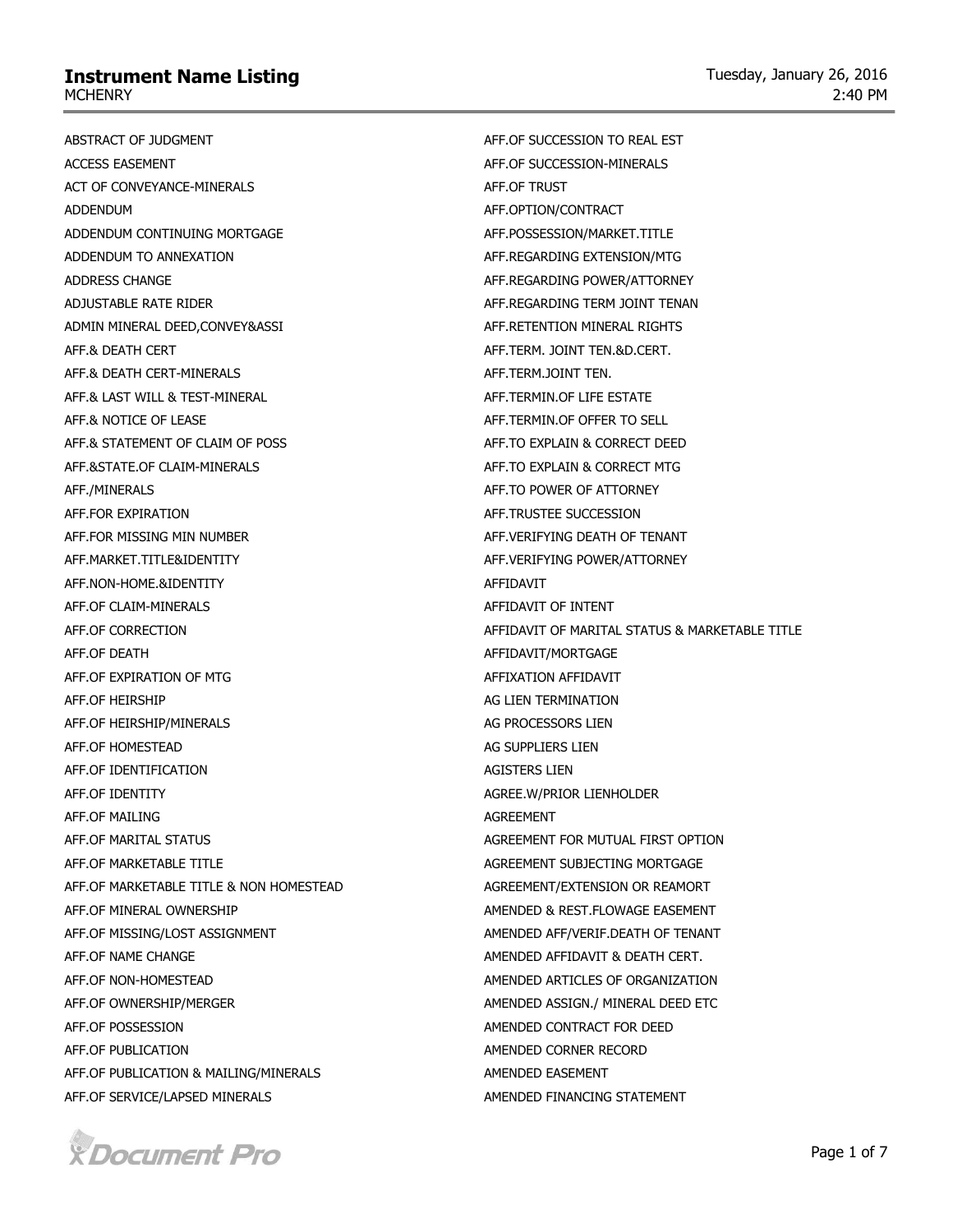AMENDED INDENTURE AMENDED JUDGMENT AMENDED LETTERS OF CONSERVATOR AMENDED LETTERS TESTAMENTARY AMENDED MORTGAGE AMENDED NOTICE CONT.FOR DEED AMENDED ORDER AMENDED ORDER-MINERALS AMENDED QUIT CLAIM DEED AMENDED STATEMENT OF CLAIM AMENDMENT AMENDMENT TO MORTGAGE AMENDMENT TO TRUST AMENDMENT TO WATER PERMIT ANNEXATION ORDINANCE ANNEXATION PLAT ANNEXATION RESOLUTION APPOINTMENT OF AGENT APPOINTMENT OF PERSONAL REP-MINERALS ARTICLES OF AMENDMENT ASSIGN. SHERIFFS CERT OF SALE ASSIGN.& ASSUMPTION OF EASEMNT ASSIGN.,CONVEY.& BILL OF SALE ASSIGN./BILL OF SALE/CONVEYANCE ASSIGN.OF CFD-DEED ASSIGN.OF CFD-MTG ASSIGN.OF CONTRACT FOR DEED ASSIGN.OF CONTRACT FOR DEED BY SELLER ASSIGN.OF DEED OF TRUST ASSIGN.OF EASEMENT ASSIGN.OF INSTRUMENT ASSIGN.OF INT. IN PRODUCTION PAYMENT ASSIGN.OF INTEREST IN TRUST ASSIGN.OF LEASES & RENTS ASSIGN.OF MINERAL INTEREST ASSIGN.OF MINERAL RIGHTS ASSIGN.OF O&G PRODUCTION PAYMENT ASSIGN.OF OIL & GAS LEASE ASSIGN.OF PROM.NOTE & MTG ASSIGN.OF REAL ESTATE LEASE ASSIGN.OF ROYALTY INTEREST ASSIGN.OF WATER PERMIT

ASSIGN.OIL & GAS INTERESTS ASSIGN/MIN.DEED/CONVEY/B.O.S. ASSIGNMENT & CONVEYANCE - MINERALS ASSIGNMENT OF MORTGAGE ASSIGNMENT OF OPTION TO PURCHASE ASSIGNMENT OF RENTS ASSUMPTION AGREEMENT ATTORNEYS AFFIDAVIT ATTORNEYS LIEN AUDITORS TAX DEED BANKRUPTCY COURT ORDER BANKRUPTCY PETITION BANKRUPTCY TRUSTEES DEED BANKRUPTCY TRUSTEES NOTICE OF CLAIM BILL OF SALE BURIAL-TRANSIT PERMIT CANCELLATION OF LIS PENDENS CANCELLATION-DEED TO SECU DEBT CEMETERY DEED CEMETERY PLAT CERT.AUTH./FOREIGN PR CERT.REGARDING ENTRY/DISCHARGE CERT.REL.MTG.BY TITLE INS.CO. CERTIF. OF LIMITED PARTNERSHIP CERTIF.OF APPOINTMENT CERTIFICATE CERTIFICATE OF AMENDMENT CERTIFICATE OF CLERK OF COURT CERTIFICATE OF COMPLIANCE CERTIFICATE OF DISCHARGE CERTIFICATE OF FACT CERTIFICATE OF FORMATION CERTIFICATE OF OFFICIAL CHARACTER CERTIFICATE OF RECORDING CERTIFICATE OF REDEMPTION CERTIFICATE OF RELEASE CERTIFICATE OF SURVEY CERTIFICATE OF TRUST CERTIFICATE OF TRUST-MINERALS CERTIFICATION CERTIFICATION OF NOTICE OF LAPSE-MINERALS CERTIFICATION OF SUCCESSION IN INTEREST-MINERALS

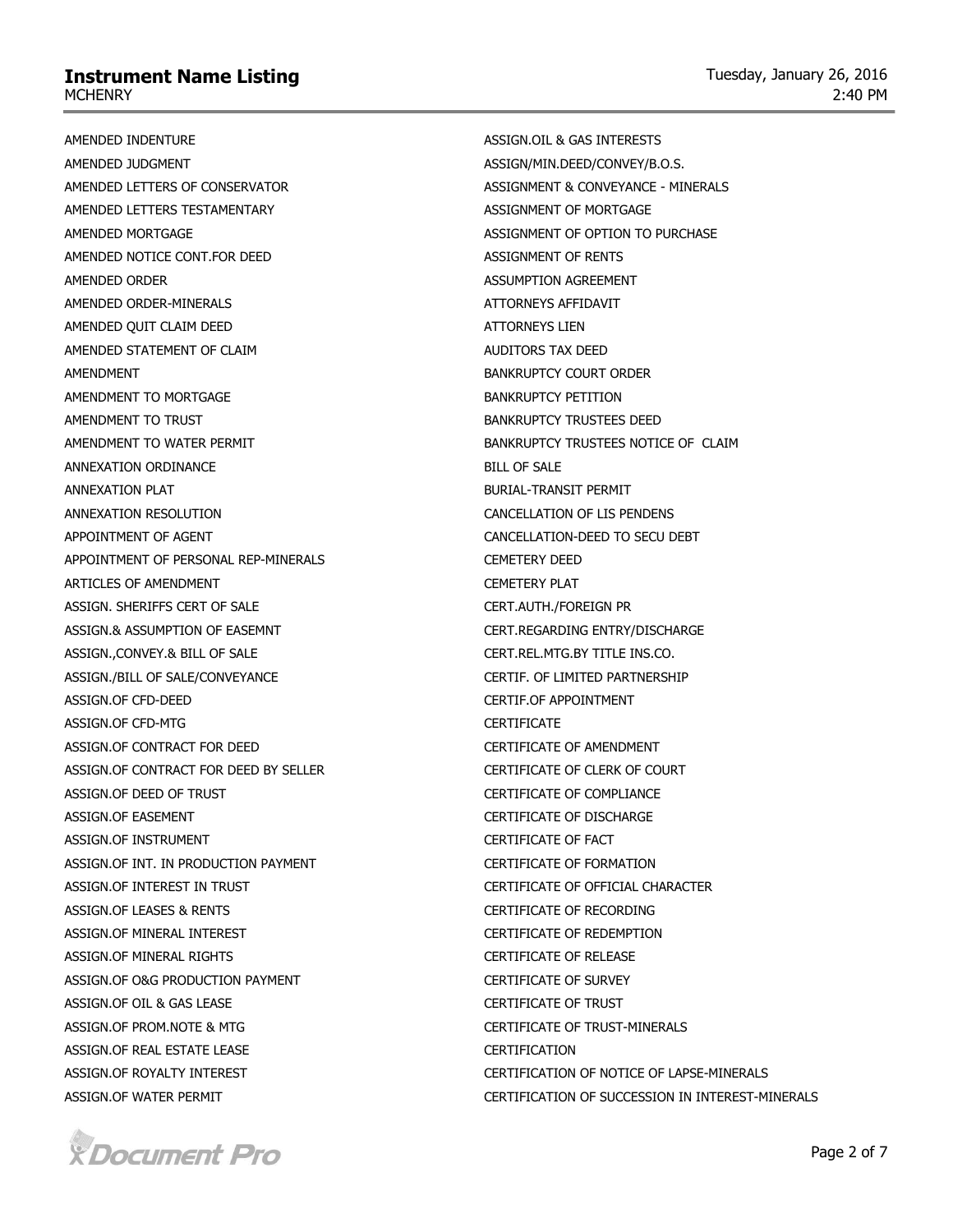CERTIFICATION OF TRUST CERTIFICATION OF TRUSTEE CERTIFIED COPY CHARTER CONSOLIDATION CNS CONTINUATION CNS TERMINATION CONSENT TO EASEMENT CONSENT TO SECURITY AGREEMENT CONSERVATORS DEED CONSOLIDATION CONSTRUCTION LIEN CONSTRUCTION LIEN NOTICE CONTRACT FOR DEED CONTRACT FOR DEED CANCELLATION CONTRACT FOR LAND SALE CONTRIBUTION ASSIGN.-MINERALS CONVEY.&ASSIGN.-MINERALS CONVEY/OIL&GAS PROPERTIES COPY/MISC CORNER RECORD CORPORATE DEED CORRECTED AFF. & DEATH CERTIFICATE CORRECTED AFFIDAVIT CORRECTED AFFIDAVIT OF MARKETABLE TITLE CORRECTED AFFIXATION AFFIDAVIT CORRECTED ASSIGN.OF MINERAL INTEREST CORRECTED ASSIGNMENT OF RENTS CORRECTED DECLARATION OF LIEN INTEREST CORRECTED DEED OF PERSONAL REPRESENTATIVE CORRECTED MORTGAGE CORRECTED NOT.OF CONTRACT4DEED CORRECTED PLAT CORRECTED PR DEED & LETTERS-MINERALS CORRECTED QCD/MINERALS CORRECTED QUIT CLAIM DEED CORRECTED SUBORDINATION CORRECTED TAX DEED CORRECTED TRUSTEES DEED CORRECTION MINERAL DEED CORRECTION OF NOTICE OF LAPSE MINERAL INTEREST CORRECTIVE AFFIDAVIT CORRECTIVE ASSIGN/CONVEY/BOS

CORRECTIVE ASSIGNMENT OF MTG CORRECTIVE AUDITORS TAX DEED CORRECTIVE CERTIFICATION OF TRUSTEE CORRECTIVE CONTRACT FOR DEED CORRECTIVE COUNTY DEED CORRECTIVE DEED OF PR & LETTERS CORRECTIVE EASEMENT CORRECTIVE PARTIAL SAT OF MTG CORRECTIVE PR DEED OF DIST CORRECTIVE RESTRICTIVE COVENANTS CORRECTIVE SATISFACTION OF MTG CORRECTIVE STATEMENT OF CLAIM CORRECTIVE WARRANTY DEED COUNTY DEED COUNTY TAX LIEN CRP ACCESS AGREEMENT DEATH CERT/MINERALS DEATH CERTIFICATE DECL.TO EST/DEATH/TRUSTEE DECLARATION OF HOMESTEAD DECLARATION OF LIEN INTEREST DECREE ESTABLISHING HEIRSHIP DECREE OF HEIRSHIP & DISTRIBUTION DEDICATION OF PUBLIC RIGHT OF WAY DEED DEED AND CONVEYANCE DEED OF CONSERVATOR DEED OF PERSONAL REP DEED OF PERSONAL REP-MINERALS DEED OF PERSONAL REP.W/LETTERS DEED RESTRICTIONS DEED TO BENEFICIARY DEED&SELLERS ASSIGN.OF CONTRACT DEED-MINERAL INTERESTS DEED/MTG LIST DEPLAT OF OUTLOT PLAT DIRECT FILINGS & WEB SEARCHES DISCHARGE OF ATTORNEYS LIEN DISCHARGE OF DEBTOR DISCHARGE OF FINANCING STATEME DISCHARGE OF LIS PENDENS DISCHARGE OF MTG

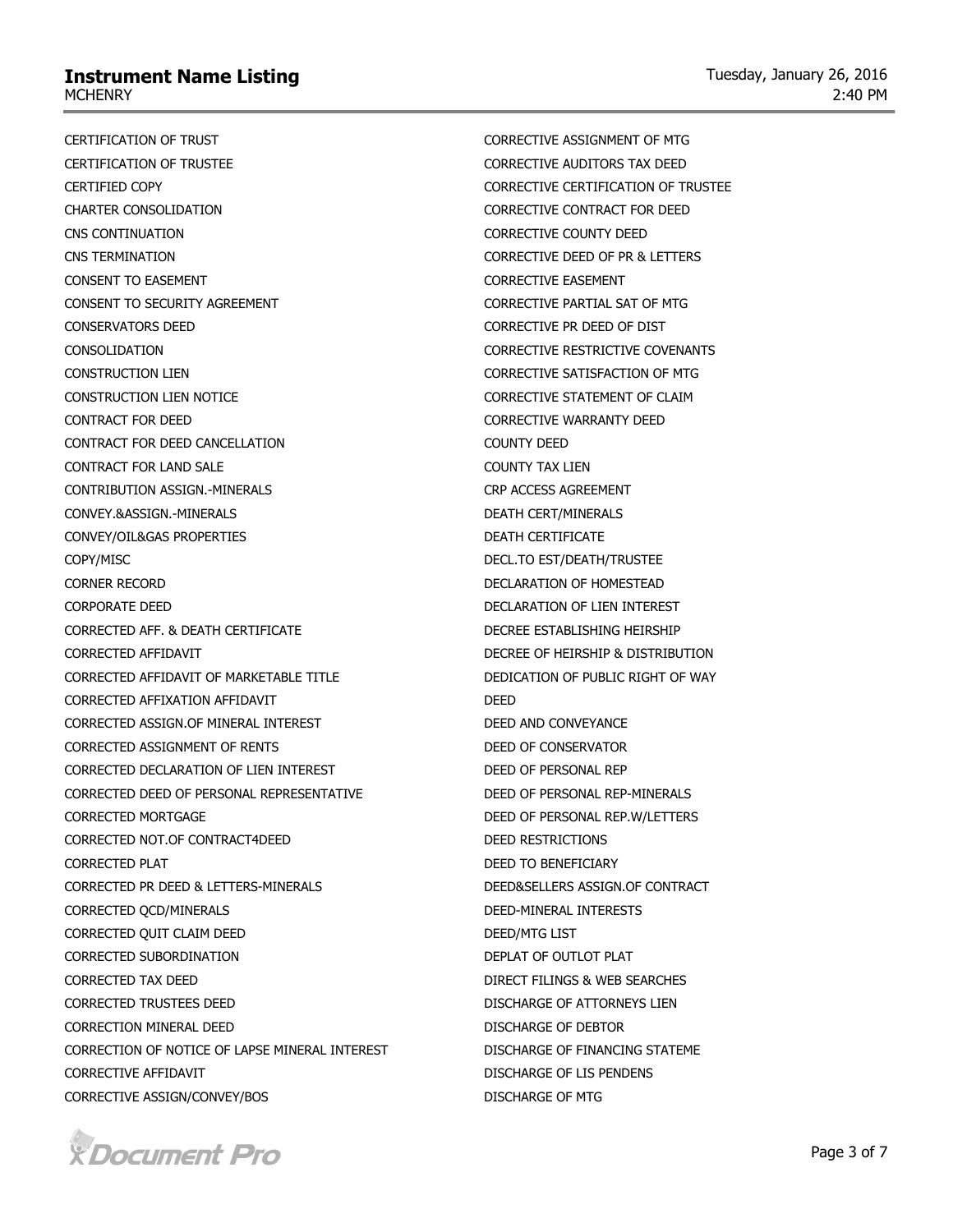DISCLAIMER OF MINERAL INTEREST DISTRIBUTION DEED-MINERALS DOMICILIARY LETTERS DRAINAGE EASEMENT PLAT DURABLE POWER OF ATTORNEY EASEMENT EASEMENT & OPTION TO PURCHASE EASEMENT/WATERFOWL HABITAT PROTECTION EASEMENT/WATERFOWL MNGT RIGHTS ESTATE TAX JT ORDER EXCHANGE AGREEMENT EXECUTORS DEED EXT & RE-AMORTIZATION OF MTG EXTENSION OF MORTGAGE EXTENSION OF OIL GAS LEASE FEDERAL TAX LIEN FEDERAL TAX LIEN MISC FEE FILING OFFICER STATEMENT FINAL DECREE FINAL NOTIFICATION OF DEED FINANCE STATEMENT AMENDMENT FINANCE STATEMENT CONTINUATION FINANCE STATEMENT SAT/REL FINANCING STATEMENT FINANCING STATEMENT ASSIGNMENT FINANCING STATEMENT PT RELEASE FINANCING STATEMENT TERMINATION FINDINGS AND ORDER FLOWAGE EASEMENT GENERAL DURABLE POWER/ATTORNEY GRANT DEED HIGHWAY PLATS HOME AGREEMENT HOME AGREEMENT-REVISED HOMESTEAD CREDIT LIEN HOUSING REHABILITATION AGREEMT HUNTING EASEMENT IMAGE FEE INSURANCE LIEN INSURANCE LIEN TERMINATION INV&APPRAIS.-MINERALS JOINT TEN.TERM.& DEATH CERT.



JOINT TENANCY TERM.-MINERALS JUDGMENT JUDGMENT & DECREE JUDGMENT-MINERALS LABEL-RETURN LAND CONTRACT LEASE AND OPTION LETTERS ADMIN-MINERAL LETTERS OF ADMINISTRATION LETTERS OF APPOINTMENT LETTERS OF CONSERVATORSHIP LETTERS OF EXECUTRIXSHIP LETTERS OF GUARDIANSHIP LETTERS OF SUBSEQUENT ADMINISTRATION LETTERS TESTAMENTARY LETTERS TESTAMENTARY-MINERALS LETTERS TESTAMENTARY-ROYALTY LETTERS-MINERALS LIEN RELEASE LIFE EST.TERM.& DEATH CERT. LIFE EST.TERM.&DEATH CERT.-MINERALS LIFE ESTATE TERMINATION LIMITED POWER OF ATTORNEY LIMITED WARRANTY DEED LINE OF CREDIT LOAN MODIFICATION AGREEMENT MANUAL FILING MARSHALLS CERTIFICATE OF SALE MARSHALLS DEED MASTER MORTGAGE FORM MATERIAL OPTION MECHANICS LIEN MEMORANDUM MEMORANDUM OF EASEMENT MEMORANDUM OF LEASE MEMORANDUM OF SALE MEMORANDUM OF TRUST MEMORANDUM/MINERALS MERGER MINERAL AND ROYALTY DEED MINERAL DEED MINERAL DEED & STIPULATION OF INTEREST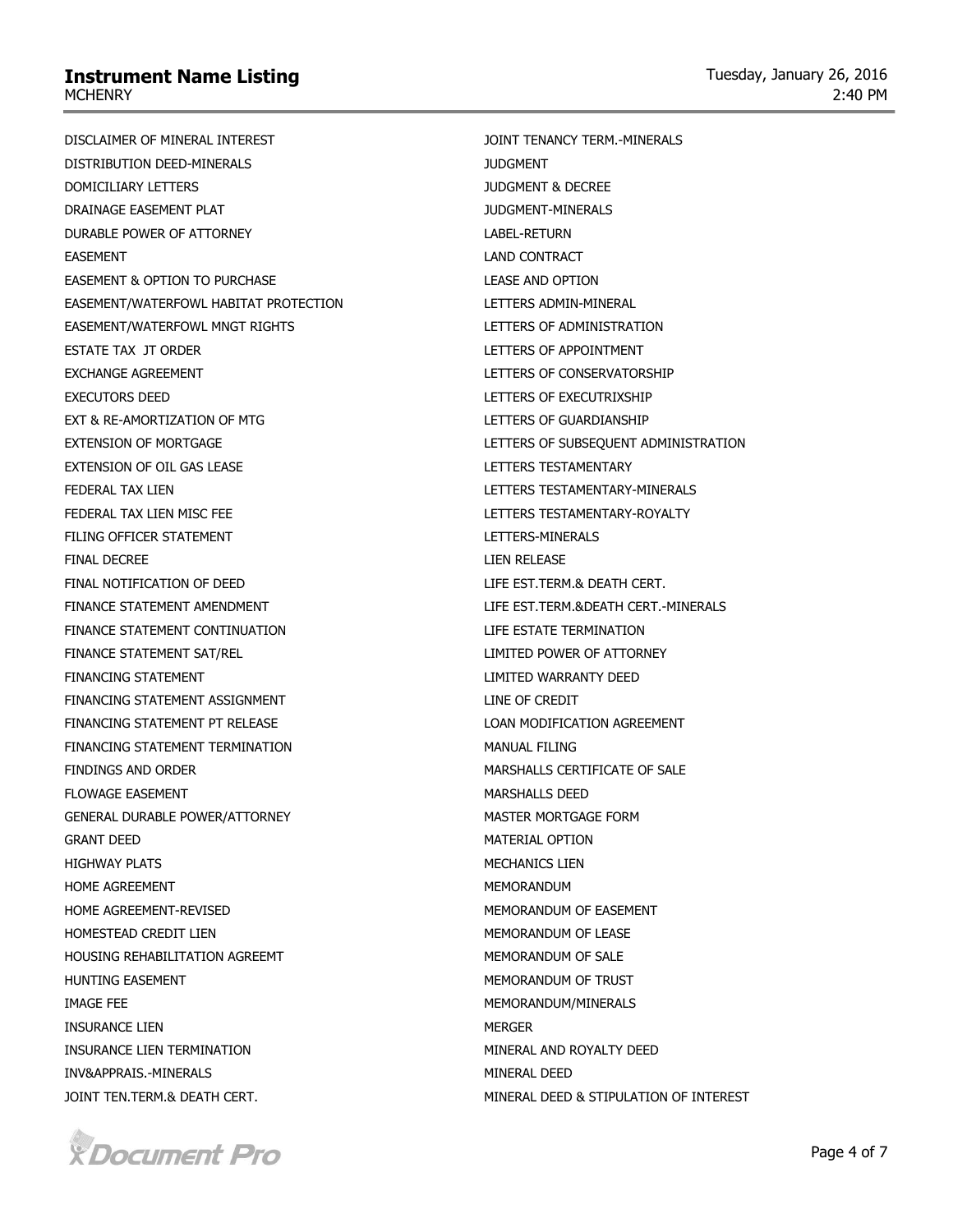MINERAL DEED ADDRESS CHANGE MINERAL/RLTY/OVER RLTY CONVEYANCE MISCELLANEOUS STATUTORY LIEN MODIFICATION AGREEMENT MODIFICATION OF MTG **MORTGAGE** MORTGAGE REL., SAT. & DISCHARGE MORTGAGE, SECURITY AGREE & FS MORTGAGORS AFFIDAVIT MTG & ASSIGN.OF RENTS&LEASES MTG MODIF.AGREE.&EXT.AFF. MTG MODIFICATION AGREEMENT NAME CHANGE NON-DISTURBANCE AND ATTORNMENT AGREEMENT NOTE & MTG MODIFICATION AGREE NOTICE ASSIGN.CRP/MTG NOTICE ASSNT CONTRACT FOR DEED NOTICE OF ADDITIONAL LIEN NOTICE OF AGREEMENT NOTICE OF CLAIM NOTICE OF CLAIM AGAINST REAL ESTATE NOTICE OF CONSTRUCTION LIEN NOTICE OF CONTRACT FOR DEED NOTICE OF DEATH-MINERALS NOTICE OF EXERCISE OF OPTION NOTICE OF FEDERAL INTEREST NOTICE OF GRANT NOTICE OF INTENT/MECHANIC LIEN NOTICE OF INTEREST IN REAL EST NOTICE OF LAPSE OF MINERAL INT NOTICE OF LEASE AGREEMENT NOTICE OF LIEN FOR FINE NOTICE OF LIS PENDENS NOTICE OF OPTION TO PURCHASE NOTICE OF PROBATE NOTICE OF PURCHASE AGREE. NOTICE OF REDEMPTION NOTICE OF RELEASE OF TAX LIEN NOTICE OF RIGHT OF FIRST REFUSAL AGREEMENT NOTICE OF TERMINATION OF LEASE NOTICE/ABANDONED DRILLING OR RES.PIT LOCATION NOTICE/INTENT TO PRES.MINERALS

NOTICE/LIS PENDENS-MINERALS NOTICE/MINERALS NOTICE/TRUST TERM & BLKT CONVE OIL & GAS LEASE OPTION TO PURCHASE OPTION TO PURCHASE EASEMENT **ORDER** ORDER APPOINT.DOM.FOREIGN PR ORDER APPROVING HOMESTEAD ORDER DET.HEIRS-MINERALS ORDER DETERMINING HEIRSHIP ORDER PROBATING WILL ORDER-MINERALS ORDER/PROOF OF AUTHORITY ORDER/VACATE/DECL.HOMESTEAD OVERPAY PAID-UP OIL & GAS LEASE PARTIAL ASSIGNMENT & CONVEYANCE-MINERALS PARTIAL RELEASE PARTIAL RELEASE OF ASSIG. OF RENTS PARTIAL RELEASE OF MORTGAGE PARTIAL RELEASE/JUDGMENT LIEN PARTIAL SAT.OF MTG & ASSIGN.OF RENTS PARTIAL SATISFACTION OF MTG PASTURELAND LEASE PATENT PERMIT TO CONSTRUCT OR MODIFY PERMITTED & PROHIBITED USES PERSONAL REPS ASSIGNMENT PERSONAL REPS DEED PERSONAL REPS DEED & LETTERS PETITION AND ORDER PETITION FOR VACATION OF STREET **PLAT** POSTAGE FEE POWER OF ATTORNEY PR ASSIGN-ROYALTY PR DEED & LETTERS-MINERALS PR DEED & LETTERS-ROYALTY PR DEED-MINERALS PROOF AUTH.OF FOREIGN PR PROOF AUTH.PR-MINERALS

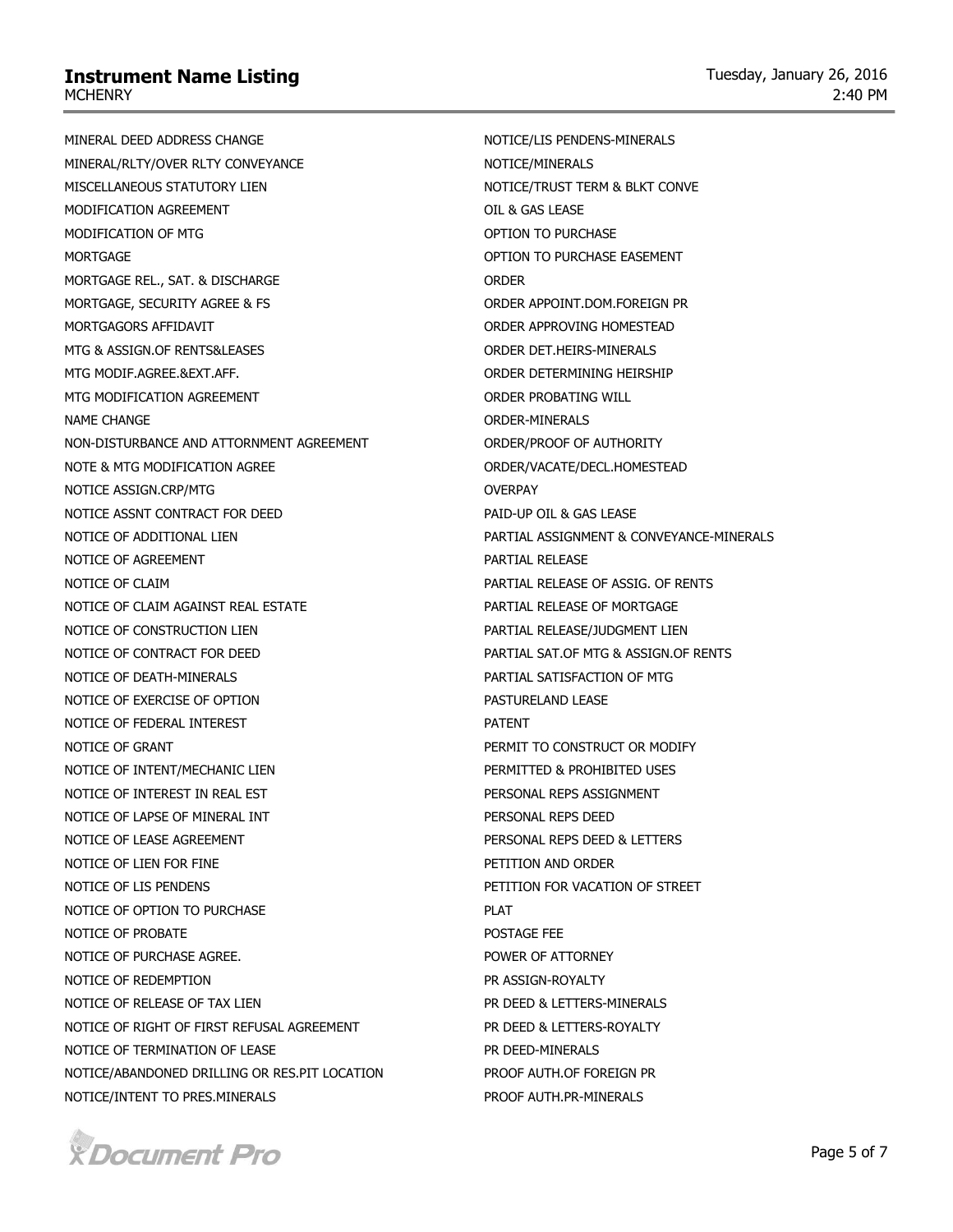PROOF OF DEATH & HEIRSHIP PT RELEASE OF ASSIGN OF RENTS PT RELEASE-ST.TAX LIEN PURCHASERS AFFIDAVIT QUIT CLAIM DEED QUIT CLAIM DEED OF LIFE ESTATE QUIT CLAIM DEED W/LETTERS QUIT CLAIM DEED-CEMETERY QUIT CLAIM DEED/GRAVEL QUIT CLAIM MINERAL DEED QUIT CLAIM OF MINERAL RIGHTS QUIT CLAIM PR DEED RATIF. OR RENAMING OF OUTLOT RATIFICATION RATIFICATION OF OIL/GAS LEASE RATIFICATION OF PLAT RATIFICATION OF WINDPARK EASEMENT REAFFIRMATION OF EASEMENT RECEIPT FROM CLERK OF COURT RECONVEY.OF OVERRIDING ROYALTY REFEREES DEED REL. OF MTG & ASSIGN. OF RENTS REL.OF CONSENT/SEC.AGREE. REL.OF MTG (W/OUT SAT OF DEBT) REL.OF SEC.AGREE.&FIN.ST. RELEASE RELEASE NOTICE OF LIS PENDENS RELEASE OF ASSIGNMENT RELEASE OF ASSIGNMENT OF RENTS RELEASE OF EASEMENT RELEASE OF HOMESTEAD STATEMENT RELEASE OF JUDGEMENT RELEASE OF JUDGMENT LIEN RELEASE OF LEASE & OPTION RELEASE OF LIEN RELEASE OF LIS PENDENS RELEASE OF MATERIAL OPTION RELEASE OF MECHANICS LIEN RELEASE OF MORTGAGE RELEASE OF MORTGAGE MODIFICATION RELEASE OF OIL & GAS LEASE RELEASE OF PART OF MORTGAGE



RELEASE OF POWER OF ATTORNEY RELEASE OF REAMORTIZATION AGREEMENT RELEASE OF SEVERANCE AGREEMENT RELEASE OF SUBORDINATION REPLAT REQUEST FOR NOTICE RESIGN.&APPOINT.OF SUCC.TRUSTEE RESIGNATION OF TRUSTEE RESTATED MTG & SECURITY AGREE. RESTRICTIVE COVENANTS RETURN LABEL RIGHT OF FIRST REFUSAL RIGHT OF FIRST REFUSAL/OPTION TO PURCHASE RIGHT OF WAY GRANT RIGHT OF WAY PLAT ROAD EASEMENT ROYALTY DEED SALE OF BUSINESS ASSETS AGREEMENT SALE,CONVEY.&ASSIGN./MINERAL/ROYALTY SAT.OF ASSIGN.OF RENTS SAT.OF FINANCING ST. SATIS.OF MTG & ASSIGN.OF RENTS **SATISFACTION** SATISFACTION CONTRACT FOR DEED SATISFACTION OF DEED RESTRICTIONS SATISFACTION OF LIEN SATISFACTION OF MORTGAGE SATISFACTION OF SEVERANCE AGMT SCRIVENERS AFFIDAVIT SEARCH FEE SECOND SUPPLEMENTAL INDENTURE SECURITY AGREE.& FINANCING ST. SECURITY DEED CANCELLATION SELLERS AFFIDAVIT SEVERANCE AGREE/EASEMENT SEVERENCE AGREEMENT SHERIFF LEVY SHERIFF RETURN SHERIFFS CERTIFICATE OF SALE SHERIFFS DEED SHERIFFS REPORT OF SALE/FORECLOSURE SPECIAL POWER OF ATTORNEY